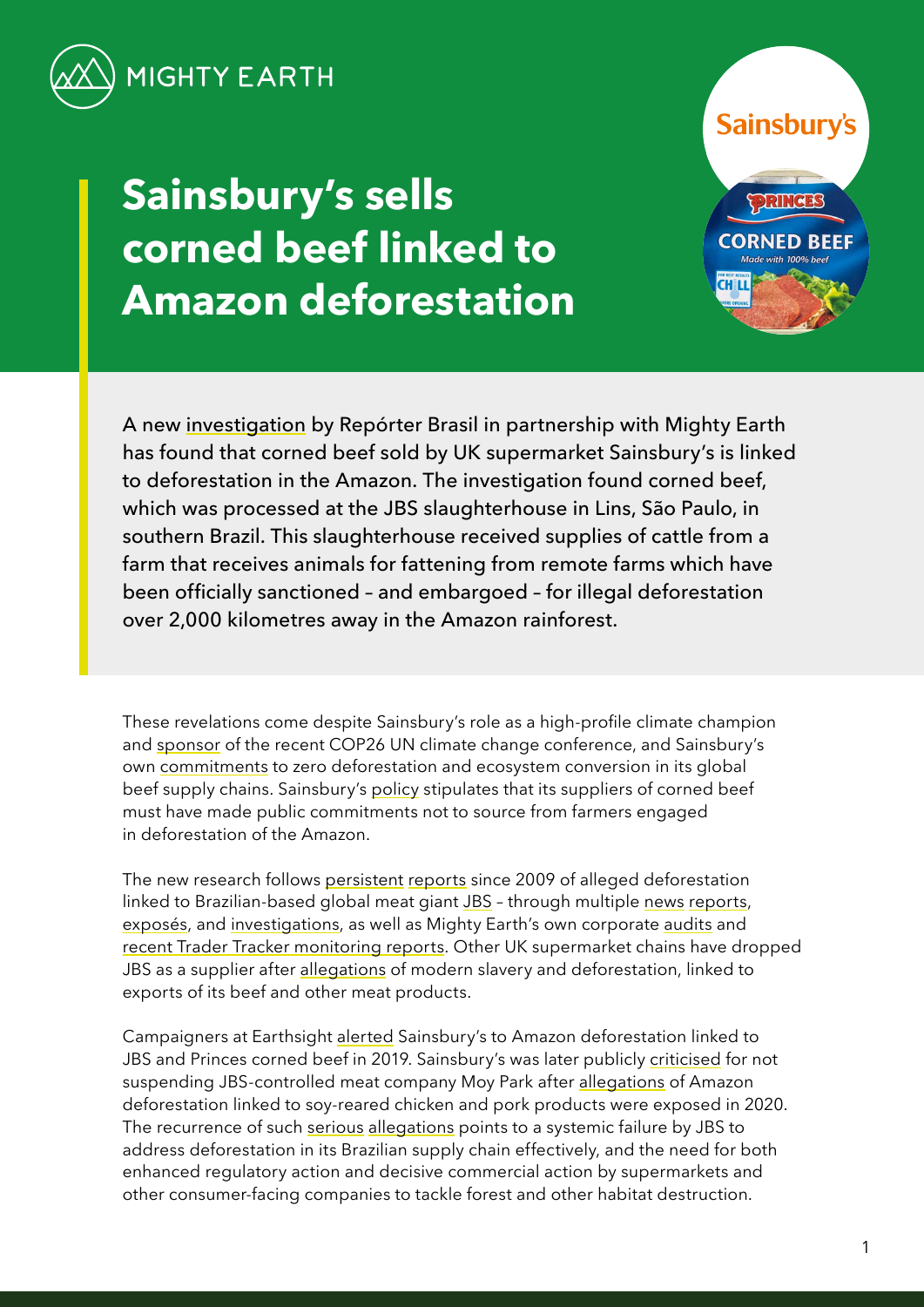## **BEEF DRIVING FOREST DESTRUCTION IN BRAZIL**

The production of beef in Brazil is a major [driver](https://www.pnas.org/content/117/50/31770) of deforestation in the Amazon and other biodiverse habitats like the Cerrado woody savanna. Brazil is the world's [largest](http://resources.trase.earth/documents/zuErmgassen-et-al._2020_PNAS.pdf) beef exporter, exporting two million tonnes of beef each year. Scientists [estimate](http://resources.trase.earth/documents/zuErmgassen-et-al._2020_PNAS.pdf) that two-thirds of cleared land in the Amazon and Cerrado has been converted to cattle pasture and that 57 million hectares of the Brazilian Amazon is now used for [cattle](https://mapbiomas-br-site.s3.amazonaws.com/Infograficos/Cole%C3%A7%C3%A3o6/MBI-Infografico-6.0-PTBR-amazonia.jpg)  [ranching](https://mapbiomas-br-site.s3.amazonaws.com/Infograficos/Cole%C3%A7%C3%A3o6/MBI-Infografico-6.0-PTBR-amazonia.jpg). From 2019-2020, Brazil exported 60,000 tonnes of processed beef to the UK – worth [\\$200 million](https://comtrade.un.org/).

JBS is the second largest food company in the world and the world's largest producer of beef – slaughtering almost [35,000](https://api.mziq.com/mzfilemanager/v2/d/043a77e1-0127-4502-bc5b-21427b991b22/538783c9-1d5e-953e-ba35-28f17db11226?origin=2) cattle a day in Brazil alone. In 2017, about a third of JBS's beef exports from Brazil were [assessed](https://www.greenpeace.org.uk/wp-content/uploads/2020/08/Greenpeace_StillSlaughtering_Spreads.pdf) to have come from the Amazon. Despite the deforestation risks, JBS's global meat exports are booming – JBS saw an increase in trade volume from Brazil of 40% between 2017 and 2019, and JBS was [responsible](https://www.greenpeace.org.uk/wp-content/uploads/2020/08/Greenpeace_StillSlaughtering_Spreads.pdf) for about a third of Brazil's beef exports in 2019. JBS's exports of corned beef to the UK hit an [estimated](https://www.earthsight.org.uk/news/idm/brazil-corned-beef-jbs-uk-supermarkets-deforestation-amazon)  $f$ 42 million in 2018.

The recent [investigation](https://reporterbrasil.org.br/wp-content/uploads/2021/12/Monitor-12-EN-FINAL.pdf) by Repórter Brasil found that Santa Lúcia Farm near São Paulo supplied cattle to the JBS slaughterhouse in Lins, São Paulo between 2019 and 2021. Santa Lúcia Farm had purchased cattle for fattening from Estância Painera, a farm in the Amazon officially charged with illegal deforestation.

**Estância Painera** covers an area of 392 hectares in Altamira in Pará state, over 2,000 km away and in the heart of one of the Amazon regions most affected by deforestation. According to Pará state public records, Amazon deforestation has been recorded at Estância Painera since 2008, together with a failure to maintain Legal Reserve and Permanent Protection areas.



Indirect supplier **Estância Painera**, a 392-hectare ranch in Altamira in Pará state in the Amazon. Deforestation was recorded at Estância Painera since 2008. The farm supplies JBS direct supplier Santa Lúcia Farm at Espírito Santo do Turvo near São Paulo. Satellite image taken June 2020.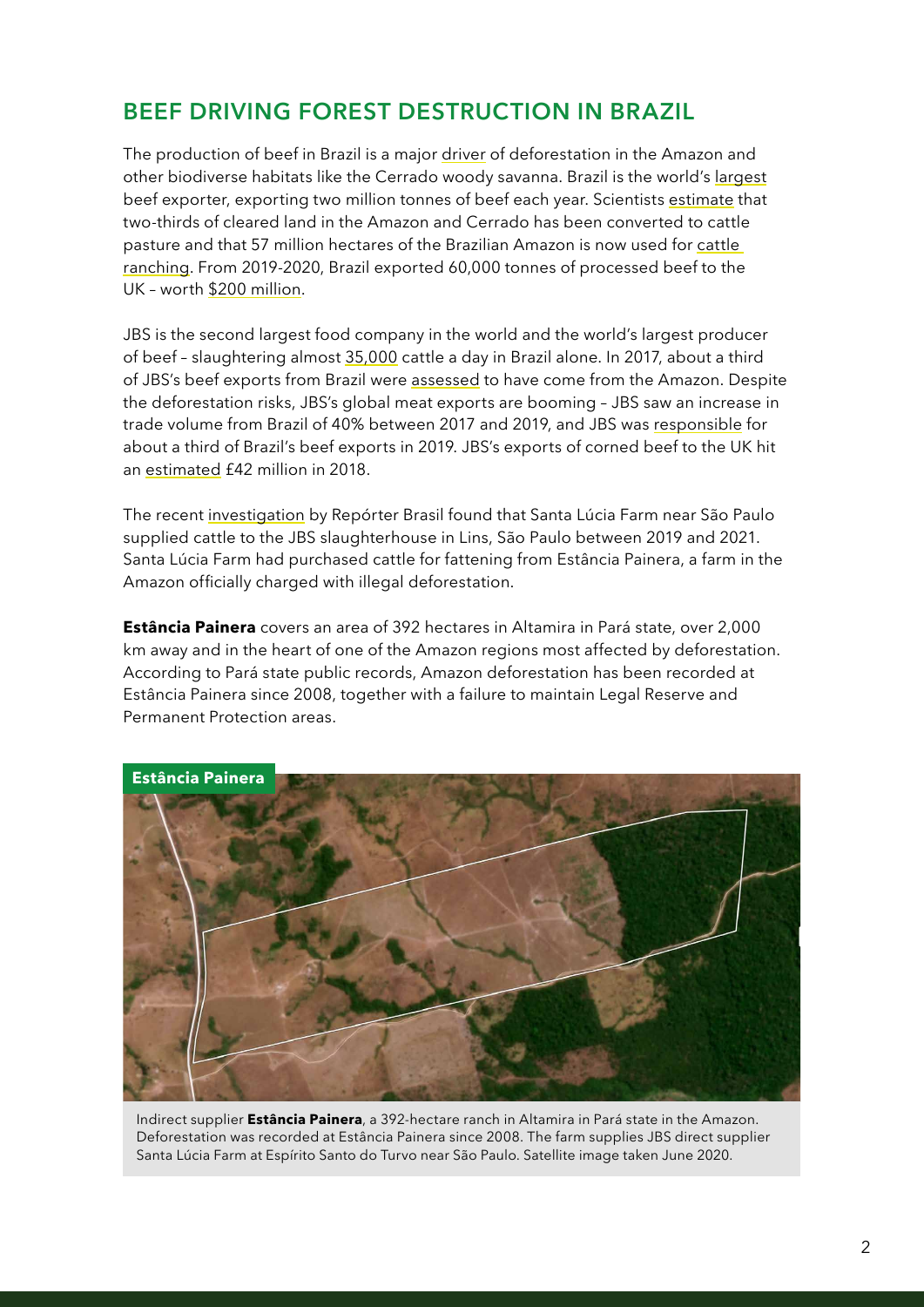The owner of Estância Painera, Carlos Antônio Nunes, also owns another much larger property nearby in Altamira, the 2,200-hectare **Bonanzza Farm**. Since 2013, 330 hectares have been under interdiction and embargoed by the Brazilian Ministry of Environment's [IBAMA](http://www.abc.gov.br/training/informacoes/InstituicaoIBAMA_en.aspx) anti-deforestation authority for illegal deforestation of Amazon forest. Nunes was fined 1.6 million Brazilian real (£221,000) for this environmental crime in 2013.



Indirect supplier **Bonanzza Farm**, at Altamira in Pará state in the Amazon was interdicted and fined for illegal deforestation of 330 hectares in 2013. Over 500 calves were sent from Bonanzza Farm for fattening to nearby Estancia Painera in Altamira. Satellite image taken June 2020.

Repórter Brasil found that between 2019 and 2020 alone the Bonanzza Farm sent more than 500 cattle to be fattened at Estância Painera. There is a risk that cattle purchased from Estância Painera by third parties – such as JBS – come from the pastures of the Bonanzza Farm, which has been interdicted, fined, and officially embargoed by IBAMA for illegal deforestation.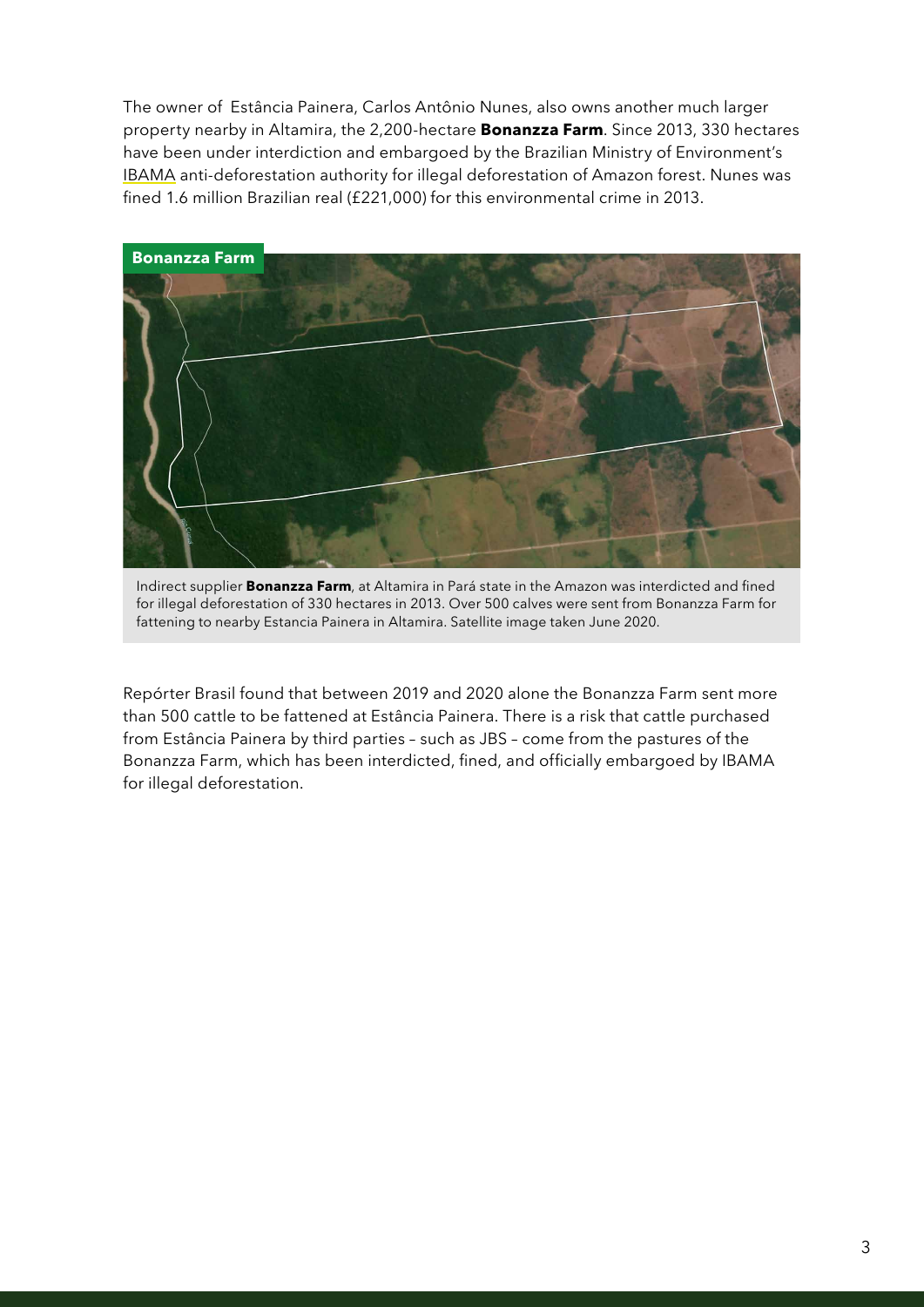## **PRINCES CORNED BEEF SOLD IN UK LINKED TO AMAZON DEFORESTATION**



and 2020.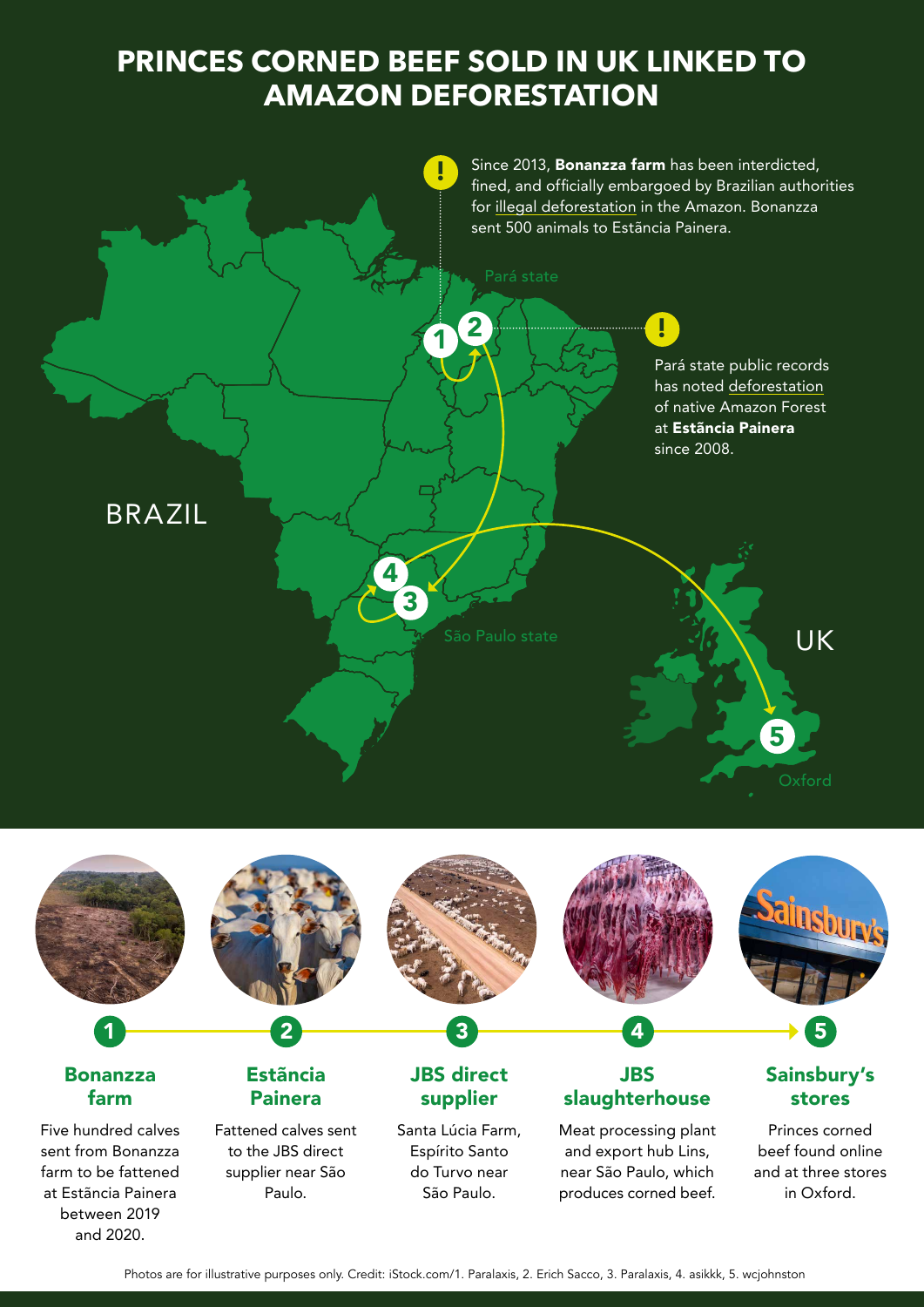## **DEFORESTATION ON SAINSBURY'S SHELVES**

Researchers from Mighty Earth found sample tins of Princes corned beef processed by JBS in Brazil available at three stores in Oxford, during March 2021 and on the Sainsbury's website on December 1, 2021. Sainsbury's continues to stock the product through its online store (as of date of publication).

Sainsbury's is committed to deforestation and conversion-free beef supply chains and recently made specific [commitments](http://www.retailsoygroup.org/wp-content/uploads/2021/10/Deforestation-free-principles_final.pdf#page=6) to suspend suppliers linked to recurrent deforestation or serious human rights abuses.

In response to a request for information from Mighty Earth in December 2021, Sainsbury's responded to the findings of this investigation by stating that the company has 'committed to moving our own brand corned beef sourcing away from Brazil so that we can ensure our product can be independently verified deforestation and conversion-free in origin.' While this move is a positive step, taking action on one product line does not substitute for a fundamental or overarching policy or approach on deforestation.

Therefore, Mighty Earth urges that:

- Sainsbury's should suspend all direct and indirect supplier contracts with JBS considering this investigation and multiple earlier ones, highlighting links between the company and deforestation. Any suspension should only be reversed once the company has agreed to adopt a meaningful zero deforestation policy, as well as stringent monitoring of both direct and indirect suppliers with full traceability.
- **Sainsbury's has a specific policy on soy, a key driver of deforestation, but not on** beef. Sainsbury's should adopt time-bound, specific commitments to eliminate deforestation, ecosystem conversion, and human rights abuses from their global beef supply chains.
- Sainsbury's must ensure effective implementation by monitoring suppliers' practices and requiring suppliers to provide evidence of compliance. In practice, this means that JBS and other suppliers in high-risk areas should provide full traceability of both direct and indirect suppliers.
- Sainsbury's should make full supply chain transparency, monitoring, and traceability a condition of trade with all suppliers for commodities with deforestation, environmental and human rights risks.
- Sainsbury's should regularly and publicly report on progress toward deforestation and conversion-free beef commitments, using verified metrics and disclosing all farm suppliers to enhance supply chain traceability.